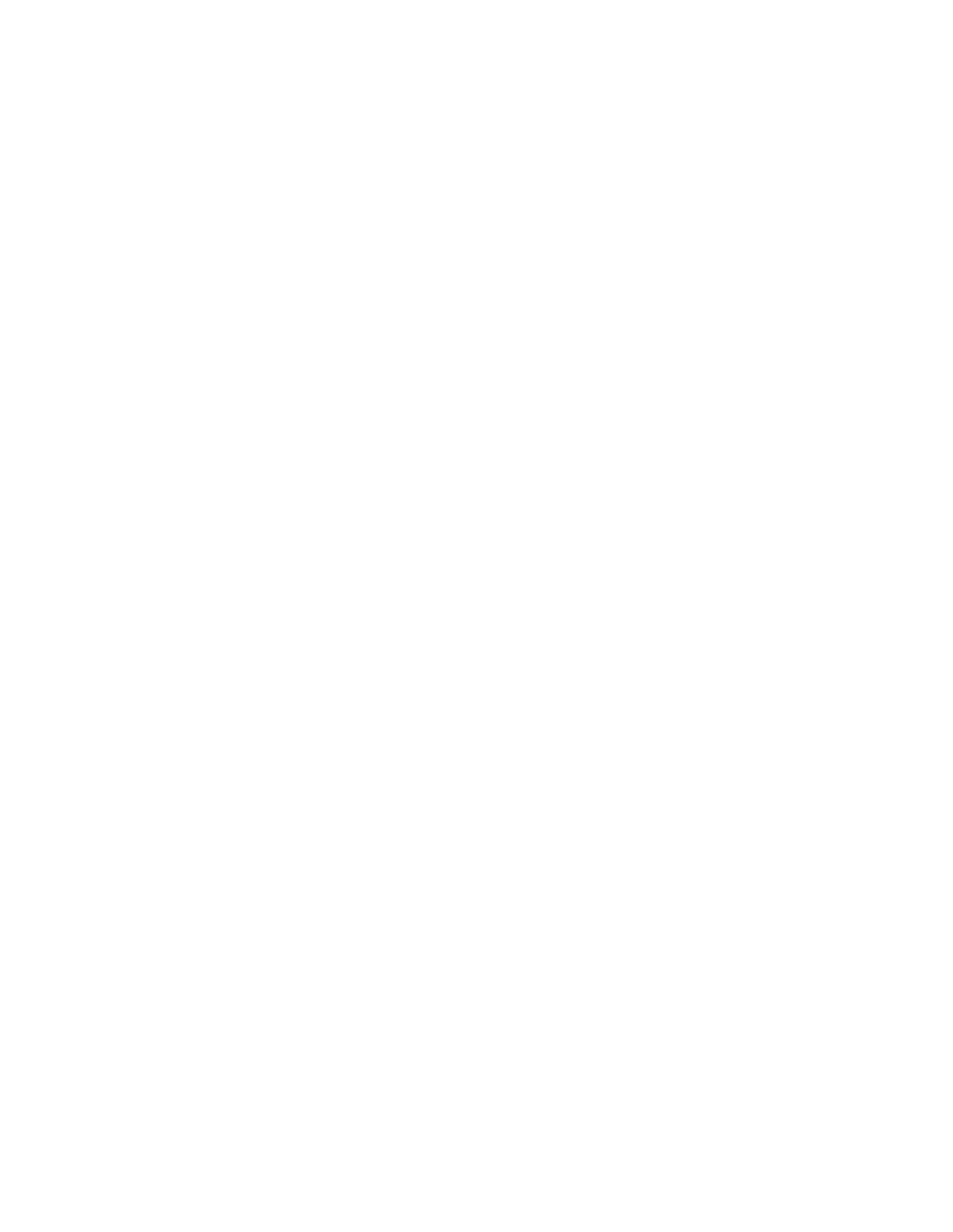## **BURKE, Justice.**

[¶1] Appellant's current appeal relates to his convictions and sentences for several serious crimes committed in 1982. In 2012, the district court granted a motion by Appellant to correct an illegal sentence, but Appellant claims on appeal that the district court violated his right to be present when the sentence was corrected.<sup>1</sup> He also challenges the district court's denial of his motion to withdraw his previous guilty pleas. We will affirm the district court's rulings.

#### *ISSUES*

[¶2] Appellant states these issues, slightly reworded:

1. Did the trial court violate Appellant's state and federal constitutional rights by sentencing him *in absentia*?

2. Did the trial court err by modifying Appellant's sentence without allowing him to withdraw his plea?

# *FACTS*

[¶3] In 1982, Appellant pled guilty to, and was convicted of, aiding and abetting first degree murder, attempted first degree murder, and aggravated robbery, for crimes he committed in Sweetwater County, Wyoming. He received two life sentences on the first two crimes, and 45-50 years on the third, all to be served consecutively. He also pled guilty to, and was convicted of, aggravated robbery, conspiracy to commit aggravated robbery, and felony murder, for crimes he committed in Uinta County, Wyoming. He was sentenced to 45-50 years for each of the first two crimes, to be served concurrently with each other, but consecutive to the sentences for the Sweetwater crimes. On the felony murder charge, Appellant was sentenced to death. The convictions and sentences were affirmed on appeal. *Osborn v. State*, 672 P.2d 777, 779-81 (Wyo. 1983).

[¶4] In habeas corpus proceedings in federal court, the Uinta County convictions and sentences were set aside. *Osborn v. Schillinger*, 639 F. Supp. 610 (D. Wyo. 1986), *aff'd* 861 F.2d 612 ( $10^{th}$  Cir. 1988). The charges were brought again in state court. Appellant pled guilty in order to avoid the death penalty. He was sentenced to life for felony murder, 45-50 years for aggravated robbery, and 45-50 years for conspiracy to commit aggravated robbery. The new sentences were to be served concurrently with each other,

 $<sup>1</sup>$  Appellant filed an appeal from the district court's order granting his motion to correct an illegal</sup> sentence, and a separate appeal from the order correcting his sentence. The two have been consolidated.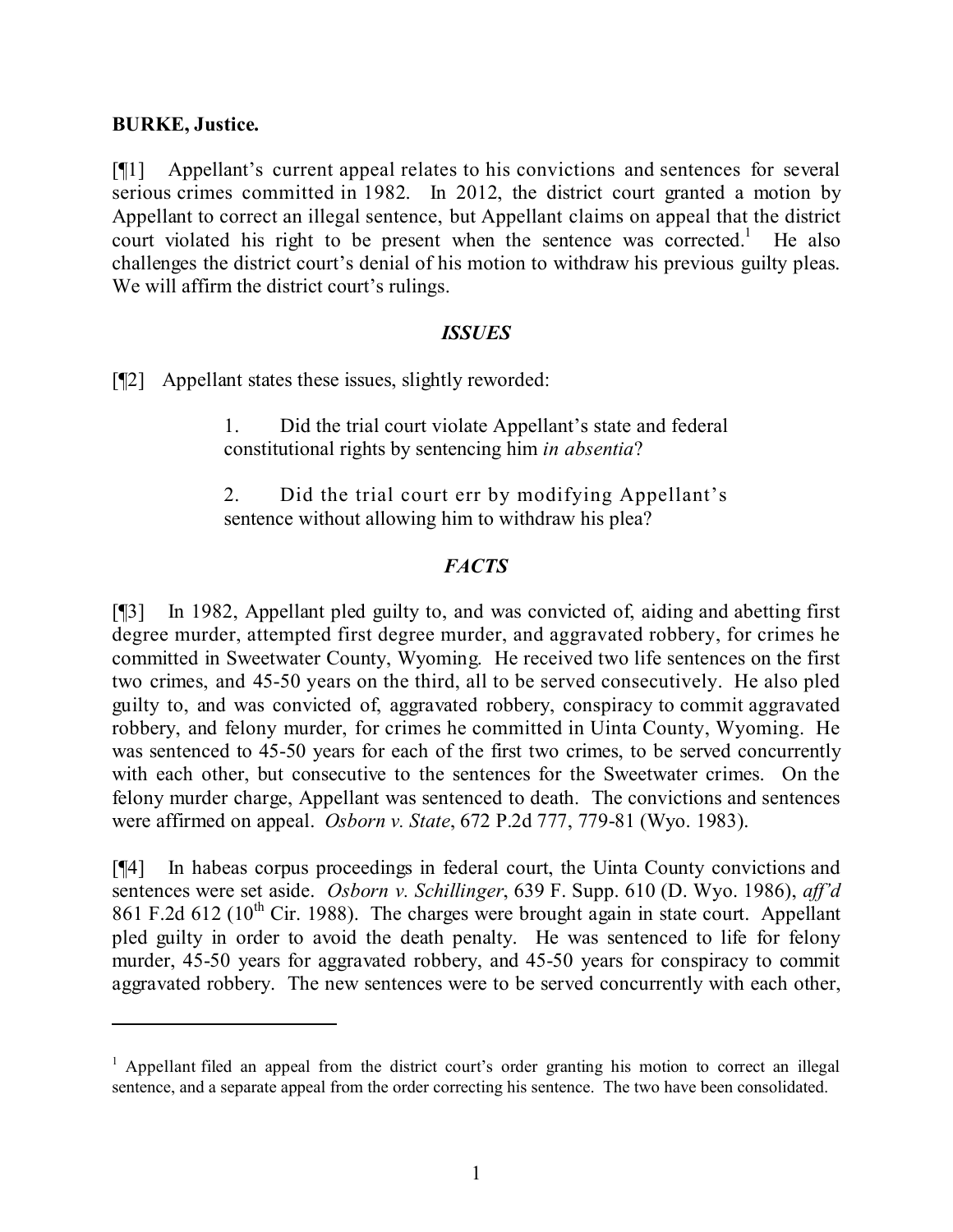and concurrently with the sentences previously entered for the Sweetwater County crimes.

[¶5] In subsequent habeas corpus proceedings, the federal court reversed the Sweetwater County convictions as well. *See Osborn v. Shillinger*, 803 F. Supp. 371, 372- 73 (D. Wyo. 1992). These charges were also brought again in state court, and the prosecution filed notice of its intention to seek the death penalty. Appellant initially pled not guilty, but on the third day of trial, pled guilty in order to avoid the death penalty. He was given two life sentences on the murder charges and 22-25 years on the aggravated robbery charge, all to be served consecutively to each other and consecutively to the sentences in the Uinta County crimes. On appeal, the new Sweetwater convictions and sentences were affirmed. *Osborn v. State*, 806 P.2d 259, 260-62 (Wyo. 1991).

[¶6] In the spring of 2011, having served nearly thirty years in prison, Appellant filed a Motion to Correct an Illegal Sentence. He pointed out that, after he was originally sentenced in 1982, but before he was resentenced in 1989, the aggravated robbery statute was amended to reduce the maximum penalty. *Compare* 1982 Wyo. Sess. Laws ch. 75, § 3, at 533 (5-50 years for aggravated robbery) *with* 1983 Wyo. Sess. Laws ch. 171, § 1, at 552 (5-25 years for aggravated robbery). Appellant claimed that the amended statute applied retroactively, relying on Wyo. Stat. Ann.  $\S 6$ -1-101(c), which provides that, "In a case pending on or after the effective date of this act, involving a crime committed prior to the effective date, if the penalty under this act for the crime is different from the penalty under prior law, the court shall impose the lesser sentence." Appellant committed the crimes in 1982, prior to the 1983 effective date of the act. *See* 1983 Wyo. Sess. Laws ch. 171, § 8, at 584. On this basis, he argued that his 45-50 year sentence was illegal because it exceeded the new statutory maximum.

[¶7] The district court granted the motion and reduced his sentence on the Uinta County aggravated robbery charge to 22-25 years. That ruling is not at issue in this appeal. Nevertheless, Appellant complains that he was denied the right to be present at the hearing in which the district court considered the motion and reduced his sentence. He also claims that the district court erred because it modified his sentence without allowing him to withdraw the guilty plea.

# *STANDARD OF REVIEW*

[¶8] In his first issue, Appellant contends that the district court violated his constitutional rights to be present at sentencing. Claims of a constitutional nature are reviewed *de novo*. *Remmick v. State*, 2012 WY 57, ¶ 15, 275 P.3d 467, 470 (Wyo. 2012).

[¶9] In his second issue, Appellant claims that he should have been allowed to withdraw his previous guilty pleas. W.R.Cr.P. 32(d) states that, after sentencing, a guilty plea "may be set aside only to correct manifest injustice." The district court has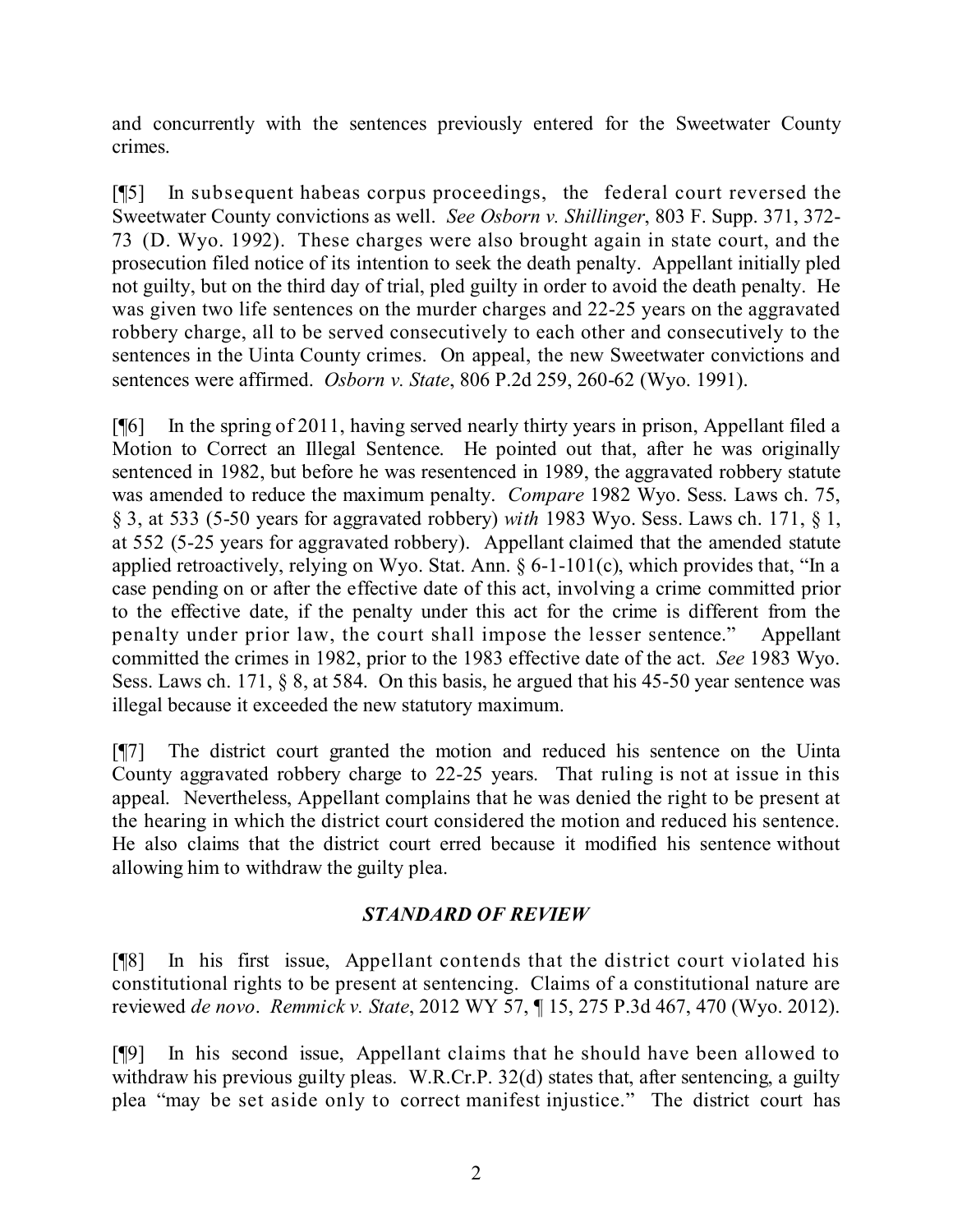discretion in determining whether a defendant has demonstrated manifest injustice, and absent abuse of that discretion, we will not disturb the district court's ruling. *State v. McDermott*, 962 P.2d 136, 138 (Wyo. 1998). However, Appellant's argument in this case rests to an extent on a claim that the State breached the plea agreement. "Whether a breach of a plea agreement has occurred is a question of law that we review *de novo*." *Duke v. State*, 2009 WY 74, ¶ 9, 209 P.3d 563, 567 (Wyo. 2009).

# *DISCUSSION*

## *First Issue: Appellant's right to be present for resentencing*

. . .

. . .

[¶10] Appellant contends that, when the district court granted his motion to correct the illegal sentence, he had the right to be present for resentencing. He claims that right under state law, citing *Abeyta v. State*, 2003 WY 136, ¶ 24, 78 P.3d 664, 670 (Wyo. 2003) (Recognizing the right "to be present during every stage of the criminal proceeding that is critical to its outcome."). He also claims that right under federal law, citing *United States v. Behrens*, 375 U.S. 162, 167, 84 S.Ct. 295, 298, 11 L.Ed.2d 224 (U.S. 1963) (Harlan, J., concurring) ("[T]he requirements of criminal justice . . . leave no doubt of [a defendant's] right to be present when a final determination of sentence is made.").

[¶11] In deciding that Appellant did not have the right to be present, the district court quoted W.R.Cr.P. 43:

> (a) *Presence required*. — The defendant shall be present at the initial appearance at the arraignment, at the time of the plea, at every stage of the trial including the impaneling of the jury and the return of the verdict, and at the imposition of sentence, except as otherwise provided by this rule.

- (c) *Presence not required*. A defendant need not be present in the following situations:
	- (4) At a reduction of sentence under Rule 35.

To similar effect, Wyo. Stat. Ann. § 7-11-202 (LexisNexis 2011) provides that a "defendant's presence is not required at a reduction of sentence hearing." The district court then provided the following explanation: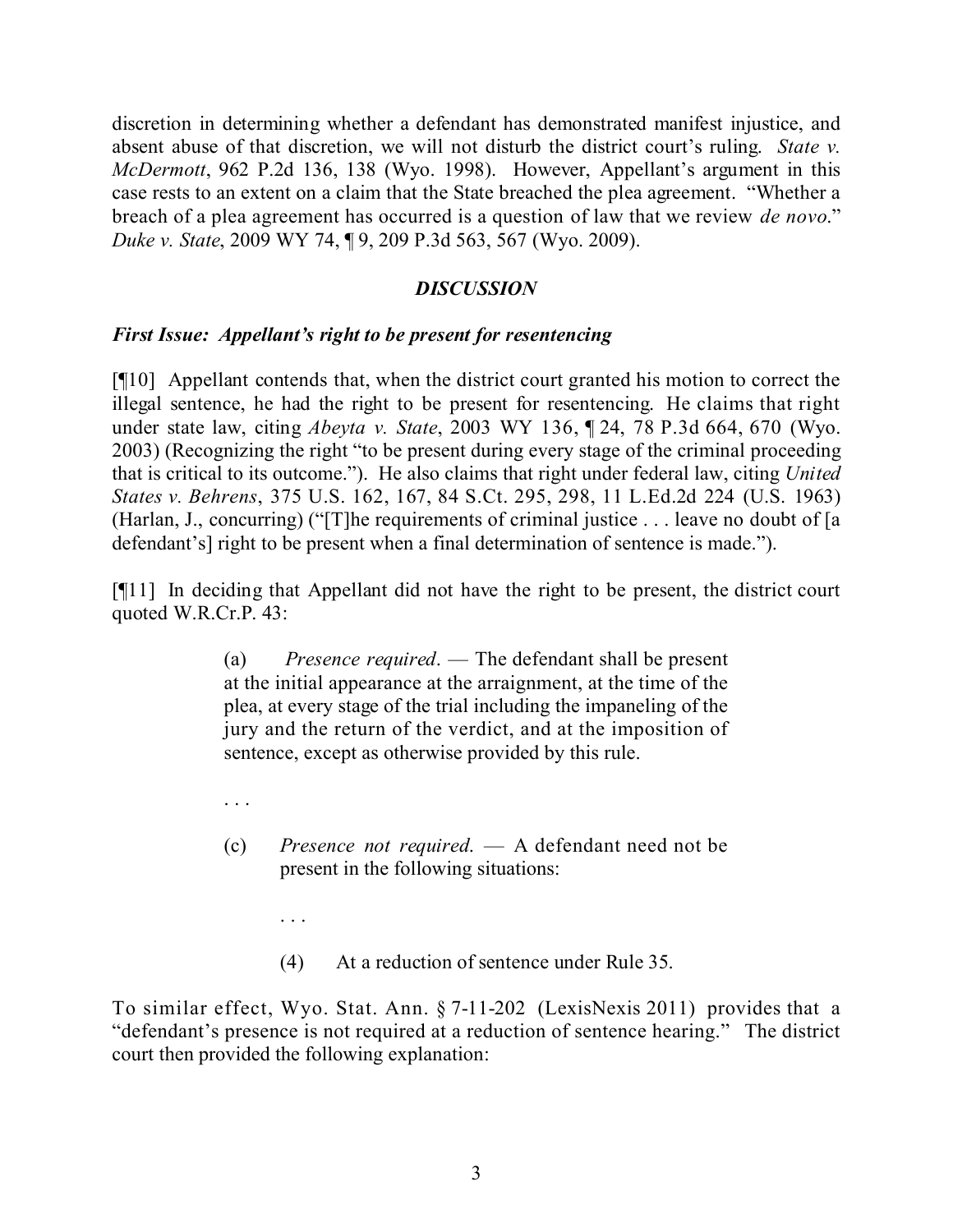The Court finds Osborn's presence in Wyoming for a hearing at this stage of the proceedings is not critical. The Court notes that Osborn's *Motion* can hardly be meaningful, except as an academic or procedural exercise. Mr. Osborn faces three consecutive life sentences for crimes he committed nearly thirty years ago. Osborn's Rule 35 motion, though granted, will have no effect on the ultimate length of his sentence. For that reason, . . . the Court finds it proper to correct the sentence without transporting Mr. Osborn from Florida to Wyoming for a hearing. The Court finds that such a hearing is unnecessary. The Court concludes Mr. Osborn's presence at a hearing in Wyoming is not required under W.R.Cr.P. 43(c)(4) for the purposes of this *Motion*.

(Italics in original; internal citation omitted.)

[ $[12]$ ] Appellant concedes that, under W.R.Cr.P. 43(c)(4), the rule relied upon by the district court, a defendant need not be present for "a reduction of sentence under Rule 35." He points out, however, that W.R.Cr.P. 35 provides for two distinct types of motions, one for correction of a sentence under Rule 35(a), and another for reduction of a sentence under Rule 35(b). Appellant's motion was not for a reduction of sentence under Rule 35(b), but for the correction of an illegal sentence under Rule 35(a). He insists that the exception set forth in W.R.Cr.P.  $43(c)(4)$  does not apply to his motion to correct a sentence, and accordingly, that he was entitled to be present when the district court corrected his sentence. Appellant supports his position by quoting the federal case of *United States v. Moree*, 928 F.2d 654, 656 (5th Cir. 1991):

> We therefore hold that a Rule 35(a) proceeding to "correct" a sentence on remand is not a "reduction in sentence" under Rule  $43(c)(4)$  when the court of appeals has vacated the defendant's original sentence. The defendant's rights to be present and to allocute under Rules  $32(a)(1)$  and  $43(a)$  thus obtain.

[¶13] The State asserts that Appellant interprets this decision too broadly, pointing out that *Moree* cites and relies upon *United States v. Jackson*, 923 F.2d 1494, 1497 (11 th Cir. 1991), which held that "where the entire sentencing package has not been set aside, a correction of an illegal sentence does not constitute a resentencing requiring the presence of the defendant, so long as the modification does not make the sentence more onerous." The rule set forth in *Jackson* appears to be widely applied by federal courts. *See* 27-643 *Moore's Federal Practice – Criminal Procedure* § 643.07; 3B Charles A. Wright, Nancy J. King, and Susan R. Klein, *Federal Practice and Procedure: Criminal 3d* § 722, at 24 (2004). In this case, Appellant's entire sentencing package was not set aside, and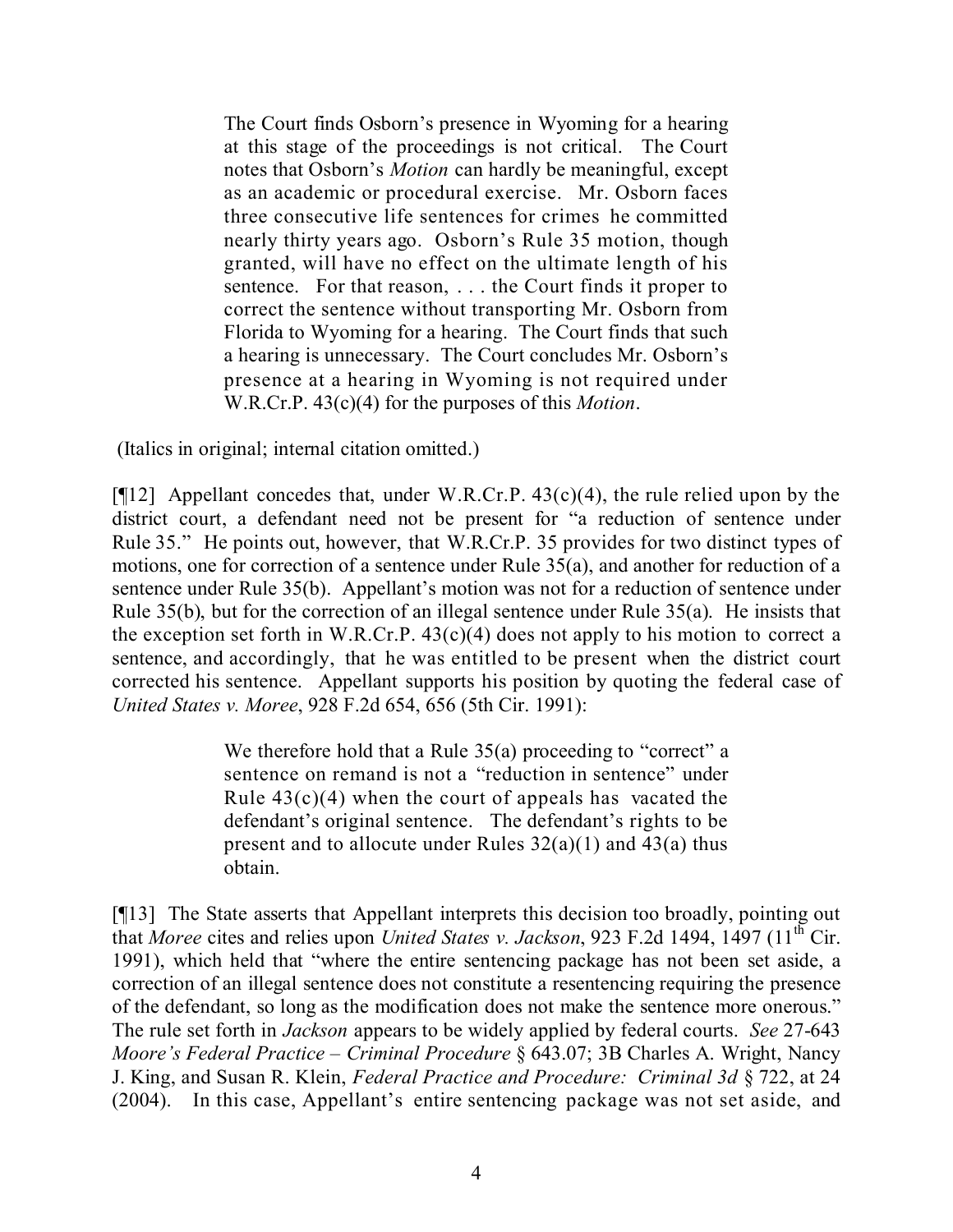granting his motion to correct the sentence does not make his sentence more onerous. Applying the rule set forth in *Jackson*, the State contends that Appellant had no right to be present under the federal constitution, and urges us to reach the same conclusion under our state constitution.

[¶14] Appellant's position and the State's may both have merit, but it is unnecessary for us to choose between them. Regardless of how W.R.Cr.P.  $43(c)(4)$  is interpreted, under the circumstances presented here, Appellant had no constitutional right to be present when the district court corrected his sentence.

[¶15] As noted previously, a defendant has the right "to be present during every stage of the criminal proceeding that is *critical to its outcome*." *Abeyta*, ¶ 24, 78 P.3d at 670 (emphasis added). Conversely, however, a defendant does not necessarily have the right to be present during stages of the proceeding not critical to its outcome. As we have explained,

> The Sixth Amendment and the due process clauses of the Fifth and Fourteenth Amendments to the Constitution of the United States are held to guarantee an accused the right to be present during every stage of the criminal proceeding that is critical to its outcome if his presence would contribute to the fairness of the procedure. *Kentucky v. Stincer*, 482 U.S. 730, 745, 107 S.Ct. 2658, 2667, 96 L.Ed.2d 631(1987); *Illinois v. Allen*, 397 U.S. 337, 338, 90 S.Ct. 1057, 1058, 25 L.Ed.2d 353 (1970). Wyo. Const. art. 1, § 10 "is even more explicit in its guarantee to an accused of the right of presence at trial \* \* \*." *Maupin v. State*, 694 P.2d 720, 722 (Wyo. 1985).

. . .

However, the due process right to be present is not unequivocal. *The defendant's presence is not required when it "would be useless, or the benefit but a shadow." Snyder v. Com. of Mass.*, 291 U.S. 97, 106-07, 54 S.Ct. 330, [332], 78 L.Ed. 674 (1934).

*Seeley v. State*, 959 P.2d 170, 177 (Wyo. 1998) (emphasis added).

[¶16] In this case, Appellant's presence when the district court corrected his sentence would have been useless. Appellant has already been imprisoned for at least thirty years,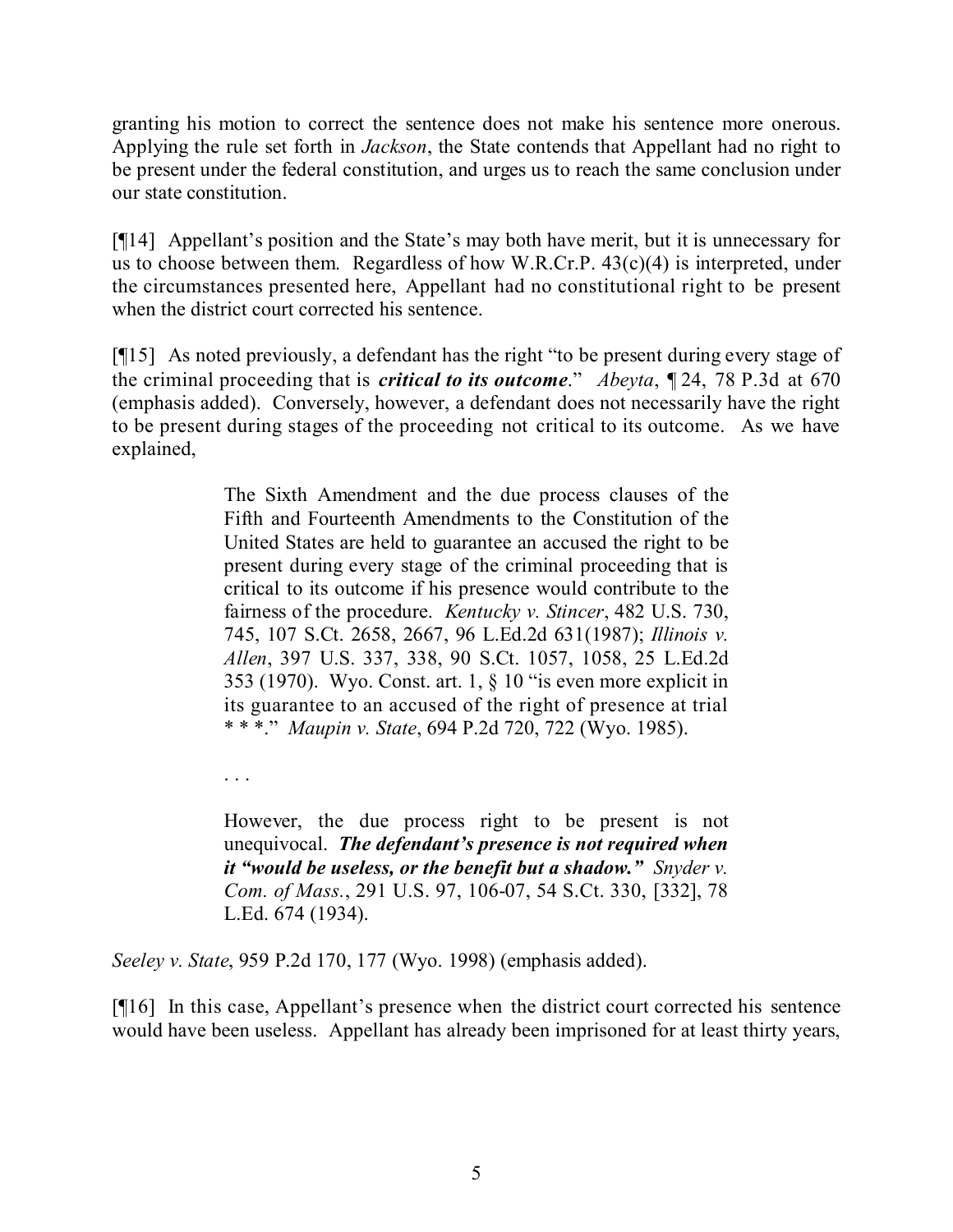serving concurrent sentences for his Uinta County convictions.<sup>2</sup> The district court granted a motion to correct his sentence for aggravated robbery, and imposed a corrected sentence of 22-25 years, 25 years being the statutory maximum. The district court then noted that Appellant "has been held continuously on this charge since his arrest." The exact date of Appellant's arrest is not apparent from the portion of the record before us now, but his arraignment occurred on August 23, 1982, *Osborn*, 672 P.2d at 784, so he has been serving at least thirty years on this sentence. Considering the time Appellant has served, the district court granted Appellant "credit for twenty-five (25) years served on this [sentence] against both the bottom and top number of his modified sentence." Thus, Appellant has already completed his 22-25 year sentence for the crime of aggravated robbery.

[¶17] Because Appellant has already completed the statutory maximum sentence for this crime, it could make no possible difference whether the district court imposed the maximum sentence or a lesser sentence. Even assuming that Appellant's presence might have influenced the district court's decision on the corrected sentence, he has already served that sentence, and his presence could not change the amount of time he will serve. As we previously observed, Appellant was sentenced to three consecutive life terms plus many years, and regardless of the district court's decision in correcting his sentence for aggravated robbery, Appellant must still "expect to spend the rest of his life in Wyoming penal confinement." *Osborn*, 806 P.2d at 262. Under these circumstances, Appellant's presence could not have been of any possible use, and the district court did not err in ruling that Appellant did not have the constitutional right to be present at this stage of the proceedings.

# *Second Issue: Denial of Appellant's motion to withdraw guilty pleas*

[¶18] In his second issue, Appellant re-emphasizes that his 1989 aggravated robbery sentence was illegal because it was longer than the statutory maximum. He points out that he, therefore, pled guilty to an illegal sentence. He argues that "a defendant cannot bargain for an illegal sentence." *See*, *e*.*g*., *Baker v. Barbo*, 177 F.3d 149, 155 (3rd Cir. 1999). He maintains that he is therefore entitled to withdraw his guilty plea.

<sup>&</sup>lt;sup>2</sup> Again, Appellant's sentences for the Uinta County crimes were concurrent terms of life for felony murder, 45-50 years for aggravated robbery, and 45-50 years for conspiracy to commit aggravated robbery. Appellant's sentences for the Sweetwater County crimes were two life terms plus 22-25 years, all to be served consecutively to each other *and consecutively to the sentences in the Uinta County crimes*. *Osborn*, 803 F. Supp. at 372-73. Because Appellant has not completed his life sentence for the Uinta County felony murder, he has not yet begun to serve his sentences for the Sweetwater County crimes, and all time served to date is under the Uinta County sentences.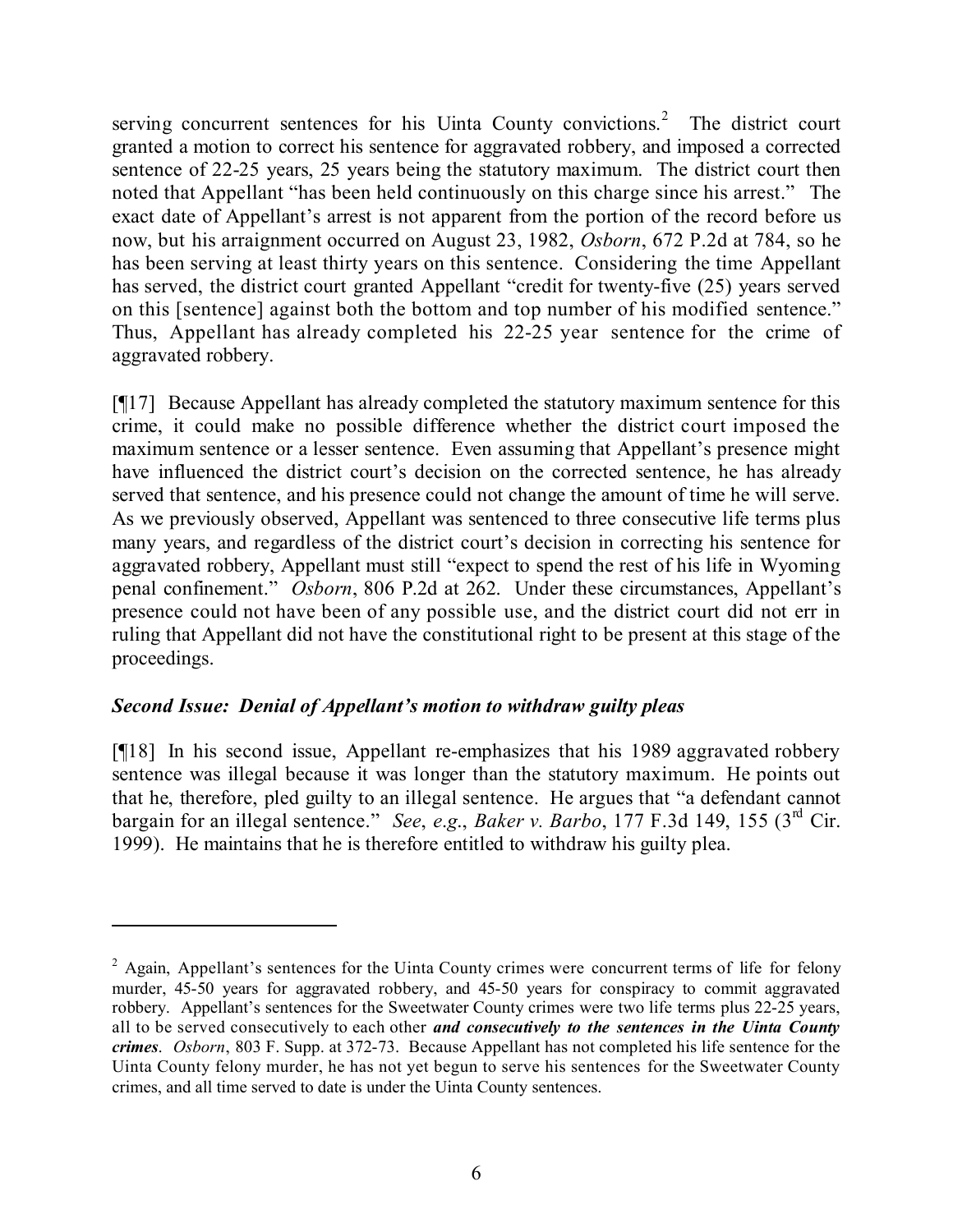Even when a defendant, prosecutor, and court agree on a sentence, the court cannot give the sentence effect if it is not authorized by law. Thus, when a defendant has entered a plea bargain contemplating an illegal sentence, the defendant is generally entitled to withdraw the guilty plea. *Smith v. United States*, 321 F.2d 954, 955-56 (9th Cir. 1963). Because the plea bargain is based on a promise the trial court lacks authority to fulfill, and the defendant was induced to plead guilty by that promise, plea withdrawal is necessary to return the parties to their initial positions. *See Brady v. United States*, 397 U.S. 742, 755, 25 L.Ed.2d 747, 90 S.Ct. 1463 (1970).

*United States v. Greatwalker*, 285 F.3d 727, 730 (8th Cir. 2002).

[¶19] Appellant's reliance on *Greatwalker* is misplaced. In that case, the defendant was convicted of a crime for which the minimum sentence was life in prison. He agreed to a plea bargain for a thirty-five year sentence, which the trial court imposed. When the sentence was declared illegal, the defendant became eligible to withdraw his guilty plea, because he then faced a sentence longer than he had agreed to in the plea bargain. As the *Greatwalker* court explained, he was entitled to withdraw his plea because the plea was "induced" by the promise of an illegally short sentence.

[¶20] Appellant is in the opposite situation. He agreed to a sentence that was not illegally short, but illegally long. An assertion that he was induced to plead guilty by the promise of a 45-50 year sentence, but would not have agreed to a 22-25 year sentence, is not credible. What is plausible, as we have said before, is that he pled guilty "in return for a life sentence" instead of a possible death sentence. *Osborn*, 806 P.2d at 260.

[¶21] Appellant complains that he should have been allowed to withdraw his plea because the State did not honor the original 1989 Uinta County plea agreement. Under that agreement, the Uinta County sentences were to be served concurrently with the Sweetwater County sentences. In federal habeas corpus proceedings, however, Appellant was successful in challenging the Uinta County convictions, and then the Sweetwater County convictions. As we explained, "with federal court reversal and direction to permit withdrawal of the guilty plea . . . *the slate was wiped clean* so that Osborn could defend all charges and the State could pursue conviction on whatever crimes and penalties the evidence might sustain." *Osborn*, 806 P.2d at 264 (emphasis added).

[¶22] After the federal court set aside all of his original convictions and sentences, the original plea agreements were no longer in effect. When Appellant reached a new plea agreement on the Sweetwater County charges, Appellant's defense counsel expressly confirmed to the district court that "There is no agreement as to whether the time will be